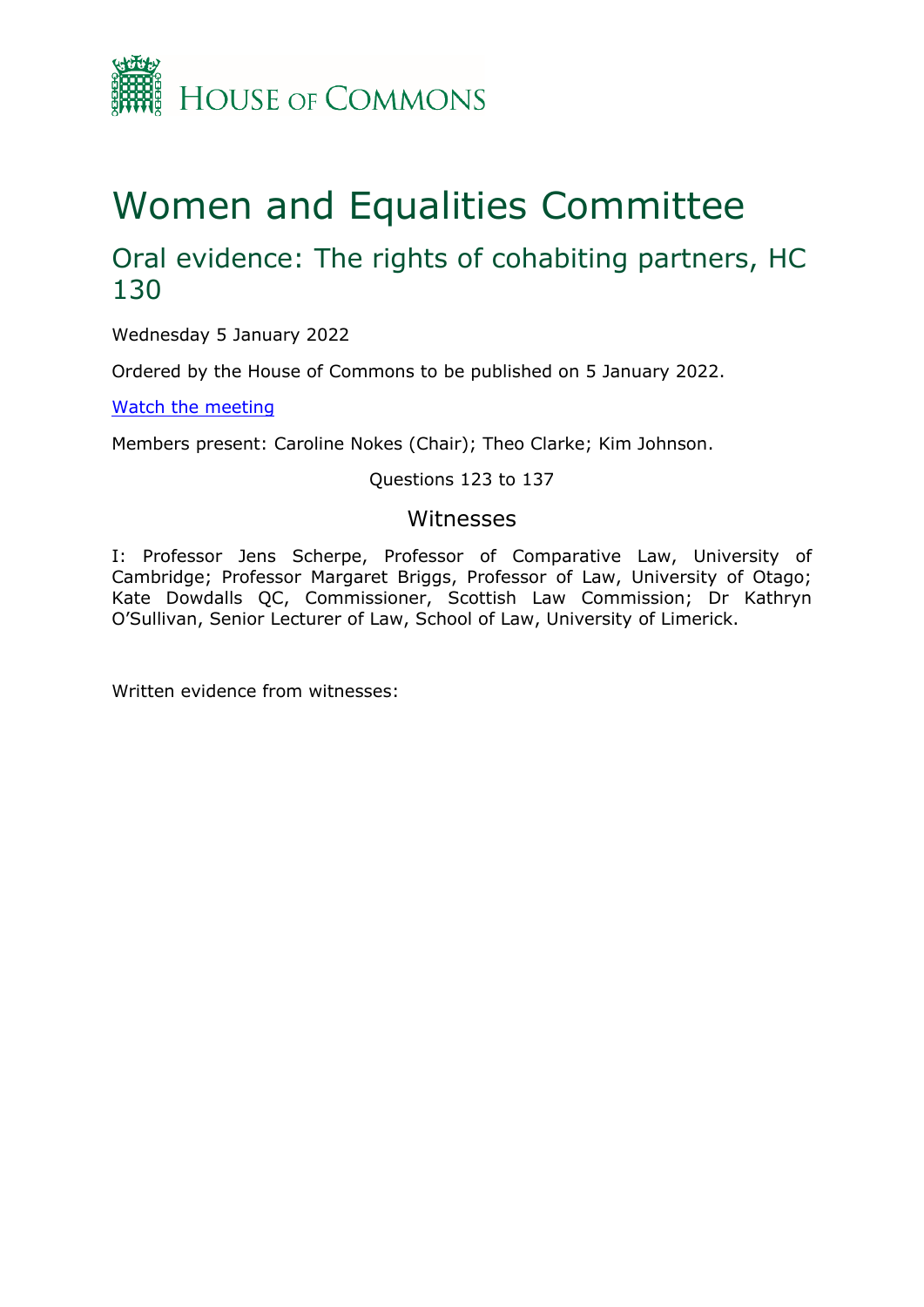

## Examination of witnesses

Witnesses: Professor Jens Scherpe, Professor Margaret Briggs, Kate Dowdalls QC and Dr Kathryn O'Sullivan.

Q123 **Chair:** Good afternoon, and welcome to this afternoon's evidence session of the Women and Equalities Select Committee and our inquiry into the rights of cohabiting partners. Can I thank our four witnesses this afternoon, Professor Jens Scherpe, Professor Margaret Briggs, Kate Dowdalls QC and Dr Kathryn O'Sullivan. Can I just check with our witnesses whether you are content that I refer to you by your first names throughout this session? Thank you; I can see lots of nods. Members of the Committee will ask you questions in turn, but I will start. Before we ask a question, we will usually indicate which member of the panel it is that we wish to respond.

Could all witnesses briefly introduce themselves and explain the jurisdiction of their expertise?

*Kate Dowdalls***:** I am the Commissioner to the Scottish Law Commission. I was appointed there in July 2018 to lead the law reform project, looking at aspects of family law. We are currently looking at Scottish law relating to cohabitation. We are in our first phase of that project. That work is nearing conclusion but has not yet been concluded.

My professional background is in practice after being a solicitor for 15 years or so in private practice. I entered the Scottish Bar in 2000. I took silk in 2013 and throughout almost all of the time that I have been in practice, whether as a solicitor or as counsel, I have specialised in family law.

**Professor Scherpe:** Hello. I am Jens Scherpe, professor of comparative law at the University of Cambridge and director of Cambridge Family Law, which is our family law centre. In that capacity, I cannot claim to speak for any jurisdiction, but my main work is to undertake comparative studies between various jurisdictions. I have done several major ones, including two on cohabitation in particular. One is a bit older and is in German, and we are undertaking one at the moment that spans some 40 jurisdictions across the globe, where we basically compare the responses to the social phenomenon of cohabitation, or de facto, as it is actually better called. I can see the Antipodean nodding.

I have been at Cambridge for the last 15 years, undertaking this kind of comparative work.

*Dr O'Sullivan***:** I am Kathryn O'Sullivan, senior lecturer at the University of Limerick, in Ireland. My main area of research would be family law and property law and then family property law, the piece in the middle. I did my PhD 10 years ago, and that was looking more at marital property law, but in the last year I have spent quite a bit of time focusing in on how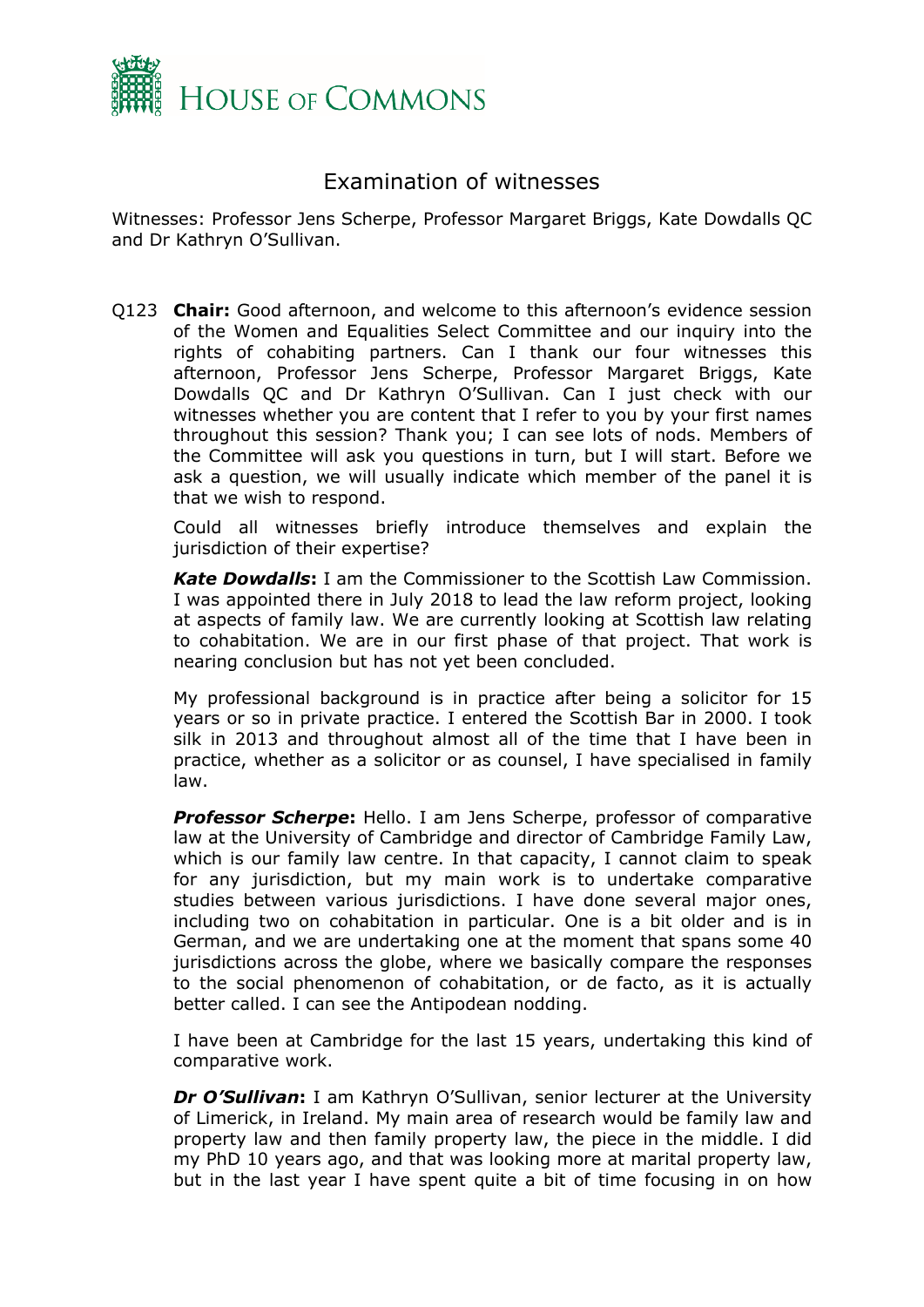

successful our cohabitation law regime has been, because it is something that has not got a lot of attention in Ireland since it came in. That is my area.

*Professor Briggs***:** My name is Margaret Briggs. I am a professor of law at the University of Otago, in New Zealand. I have talked and researched in the area of family property law for a number of years. My particular interest is in the financial consequences of relationship breakdown, and I also have a particular interest in the rights of cohabitants or, as Professor Scherpe has already referred to them, de facto partners, and the consequences for de facto partners on relationship breakdown.

Unlike Kathryn, in New Zealand, because it has a regime that includes de facto partners in the financial benefits of relationship breakdown, it has been well documented. There is a lot of literature, jurisprudence and case law on that in New Zealand. For full disclosure, I am not a practising lawyer; I am just an academic.

Q124 **Chair:** I am not sure there is any such thing as "just an academic".

Jens, can I turn to you first? We have heard a lot of evidence from previous witnesses about the so-called common law marriage myth. I just wanted to ask, on a comparative basis, whether this is a problem in other countries. If so, how is it being overcome?

**Professor Scherpe:** For starters, a common law myth requires the common law. It is not as commonly found in civil law countries as you might guess, because there it is very much statute-oriented, although ironically in, for example, Croatia we have what we call a reverse common law marriage myth, where people think that they are less protected than they actually are under Croatian law. Generally speaking, it is safe to say that the common law marriage myth is a very specifically English thing for the most part, at least regarding the jurisdictions we have looked at.

There are some areas in the United States where there are actual legal rules on that and therefore this belief is reasonably strong. There are also surrounding states where no such rules are in place. We have certainly not found evidence of it being as strong as it is in England and Wales, which probably is also due, as you might have heard previously, to the research of Professor Probert, due to the way this is handled by the media very often and its very frequent references to common law marriage. Even in pseudo-legal text by companies, your common law partner will get benefits. This kind of thing is most unusual, certainly in the other jurisdictions we have looked at.

To give a short answer, it is not as prevalent in other countries. It may have been in Scotland, and Kate may be able to tell us more about that, but in many other common law jurisdictions the myth is actually no longer a myth; it is actually reality. Therefore, there actually are protections in place, and so it is difficult to compare those.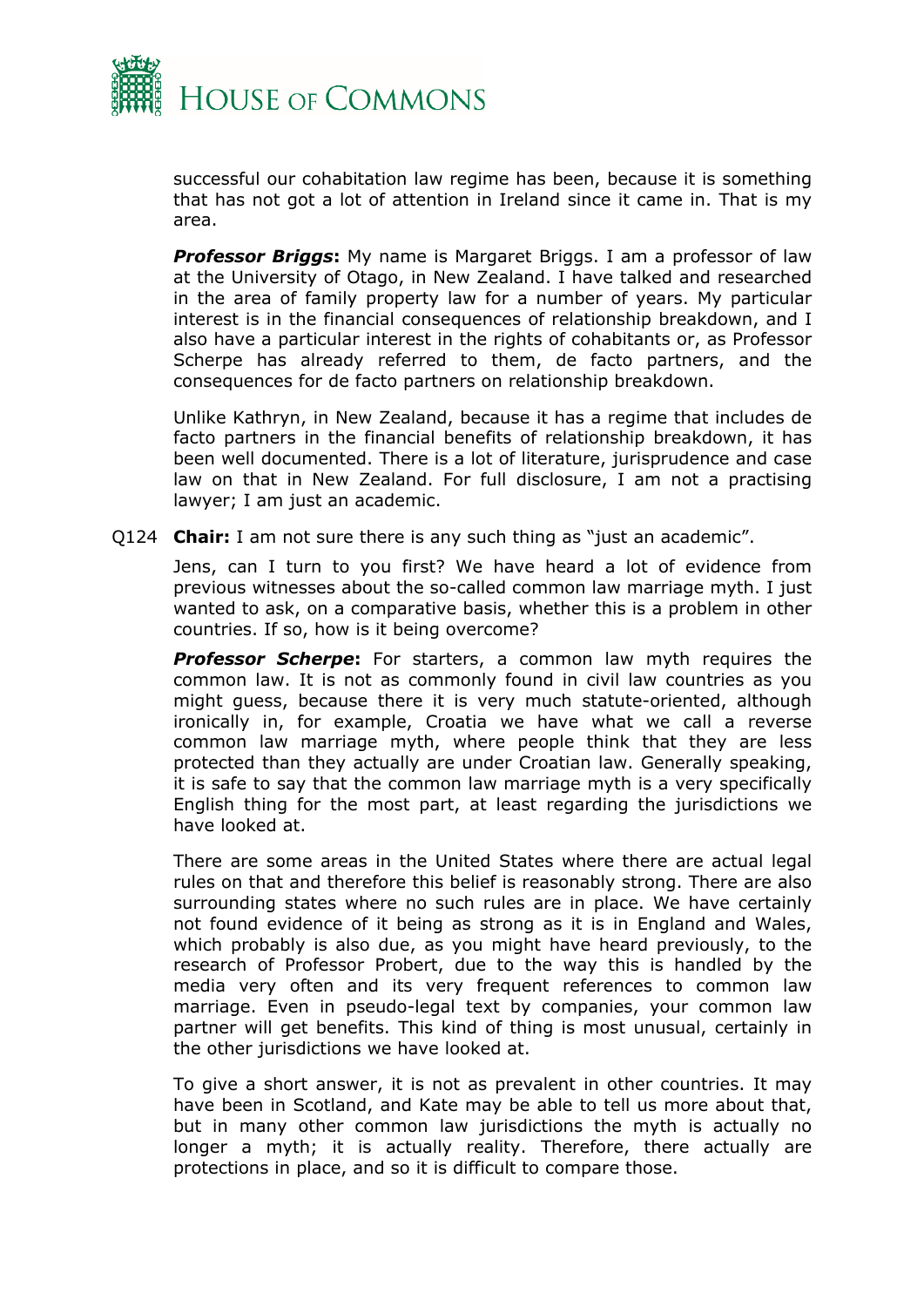

Q125 **Chair:** Staying with you, in light of the comparative family law, is it your view that the Law Commission's 2007 proposals are the best approach for England and Wales?

**Professor Scherpe:** That depends on what your political priorities are. Comparatively speaking, it would be classified as a weaker protection for cohabitants compared to the much stronger protections you find in other jurisdictions, but that of course was a deliberate choice, because the base choice you have to take when you are intending to legislate on cohabitation is whether you want to keep your distance to marriage, and if so, how much. That was the remit of the Law Commission's work at the time.

It has very much followed what the Law Commission believe to be the Scots' approach to things, and it is therefore based on a well thought-through, solid approach, which of course is now being revised. Should there be the will to approach this, a revision of the Law Commission's proposals would be in order. In terms of an international comparison, it certainly does not stick out in any positive or negative way. It is firmly placed in what we call weaker protection for cohabiting partners.

Q126 **Chair:** If you were to pick a jurisdiction that provided the optimum protections for cohabiting partners, where would it be?

**Professor Scherpe:** That is the one thing we cannot do in comparative law, because if I tell you the law of Fiji is fantastic, then you would have to concede that you are not Fiji. It really depends on the social and cultural background in which you apply these rules. You basically have a political choice.

In England, where it is a political choice, in many ways it is easier because you are a common law jurisdiction with discretionary remedies for financial consequences, and that actually is not unusual at all, because we have that for marriage. Therefore, having a similar approach to regulation of cohabitation would be much easier for a jurisdiction in England and Wales than, for example, France or Germany, which are very much rule-based, and there is no such discretion. You could factor in the specific circumstances of the cohabitation and in particular the fact that the couple has not made a formal commitment within the remedies.

The one thing we can see is that the definition of the eligibility criteria has a very strong impact on the range of the remedies. It is very difficult to discuss one without the other. That presupposes a decision on what kind of policy one wants to pursue, and this then has to fall into place, both in the terms of eligibility and remedies. I would not say there is an ideal system. If you wanted to have an equation of marriage and cohabitation, then look for New Zealand. If you wanted to have something different, then it depends on how different you would want it and how it would fit into the English legal system.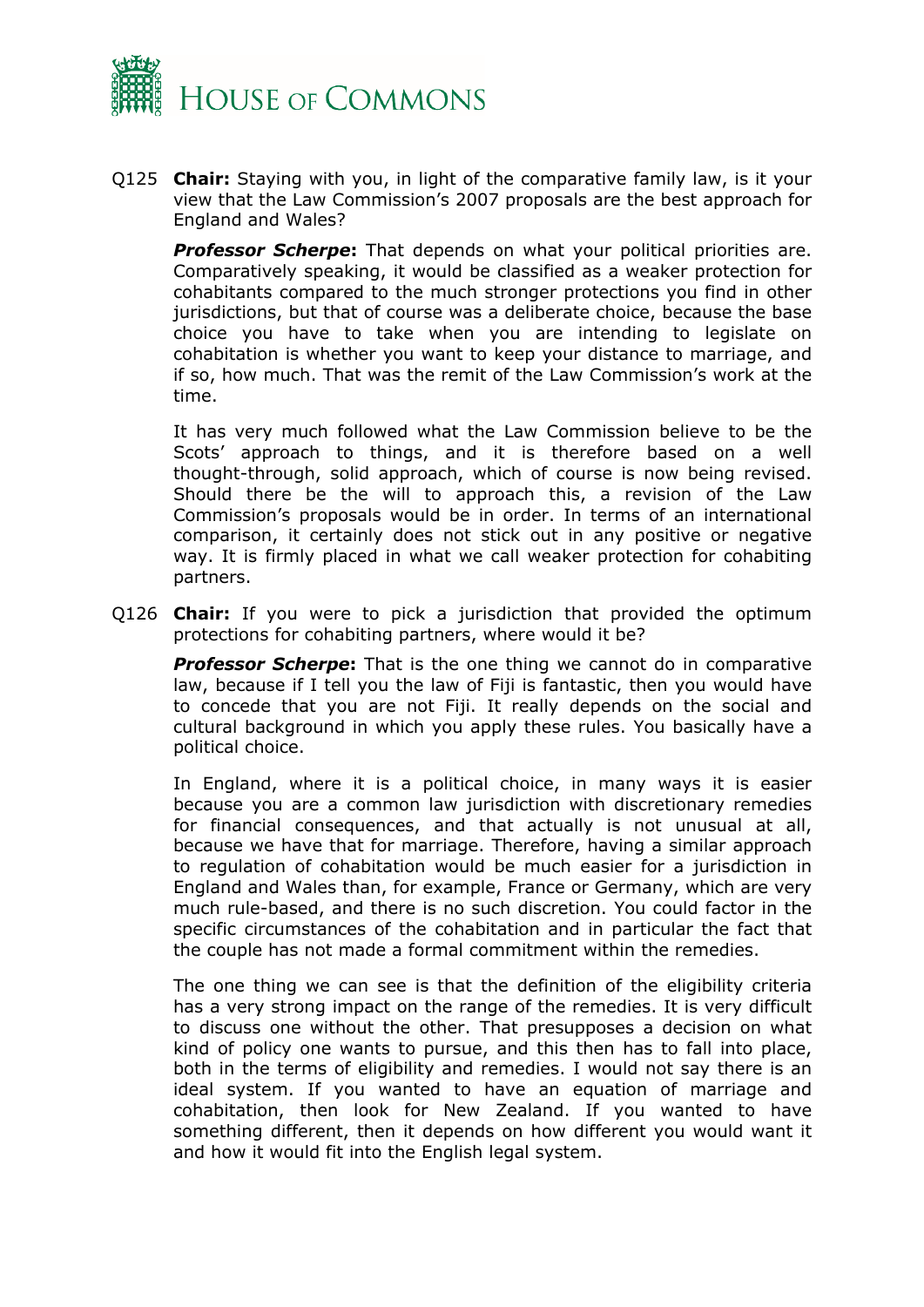

Q127 **Kim Johnson:** Good afternoon, panel. My first question is to Kate. Can you tell us what prompted Scotland to extend legal rights to cohabitants, please?

*Kate Dowdalls***:** Forgive me if my answer to this question takes rather longer than you might have wanted it to. I have to go back to the work that my predecessors at the Scottish Law Commission did on family law in the early 1980s and 1990s to properly understand how the reforms came about that led to the 2006 Act. At that time, during the 1980s and 1990s, there was a lot of work generally being done in the field of family law, particularly by the Scottish Law Commission. The work on cohabitation took place in the early 1990s. There was a discussion paper published in 1990 and a report published in 1992 that recommended the introduction of statutory remedies for separating cohabitants.

At that time, the commission recognised that there was a wide range of views in relation to whether cohabitants should have remedies and, if so, what remedies they should have. It also recognised that it was not appropriate for there to be the same rights and remedies available to cohabitants as were available at that time to spouses on breakdowns of marriages or deaths. The Scottish Law Commission recommended a limited scheme for financial remedies on the breakdown of cohabitation and also recommended a discretionary provision upon death.

As I have said, quite a lot of work was done in the 1980s and 1990s in family law, and there was a recognition of a need to bring family law up to date. There was work done on jurisdiction, financial provision and child law. After 2000, my understanding is that by that time the Scottish Executive had made some commitments to bring the remaining outstanding areas of family law into life, and they recognised that there was a need to modernise certain areas of family law, the law relating to cohabiting being one of those.

The Bill that eventually became what we now have, which is the Family Law (Scotland) Act 2006, was introduced in the Scottish Parliament in 2005. By this time, the Scottish Executive had done quite a lot of comparative research with other jurisdictions and had acknowledged the need for the recognition of social change, and particularly changes in the way that families were formed and that family types should be recognised. The measures that were proposed were said then to acknowledge current trends and provide safeguarding protection for those who are vulnerable while not bringing cohabitant rights in line with those for spouses and civil partners.

It was also recognised that cohabiting couples by then were not a minority family type and that cohabitation had become very prevalent in Scottish society by that time. The work that had been done by the Scottish Law Commission in the early 1990s was referenced, and much of the statutory provision that we now see in the 2006 Act in relation to cohabitation was based on the work that was done by the Scottish Law Commission and implemented the recommendations that had been made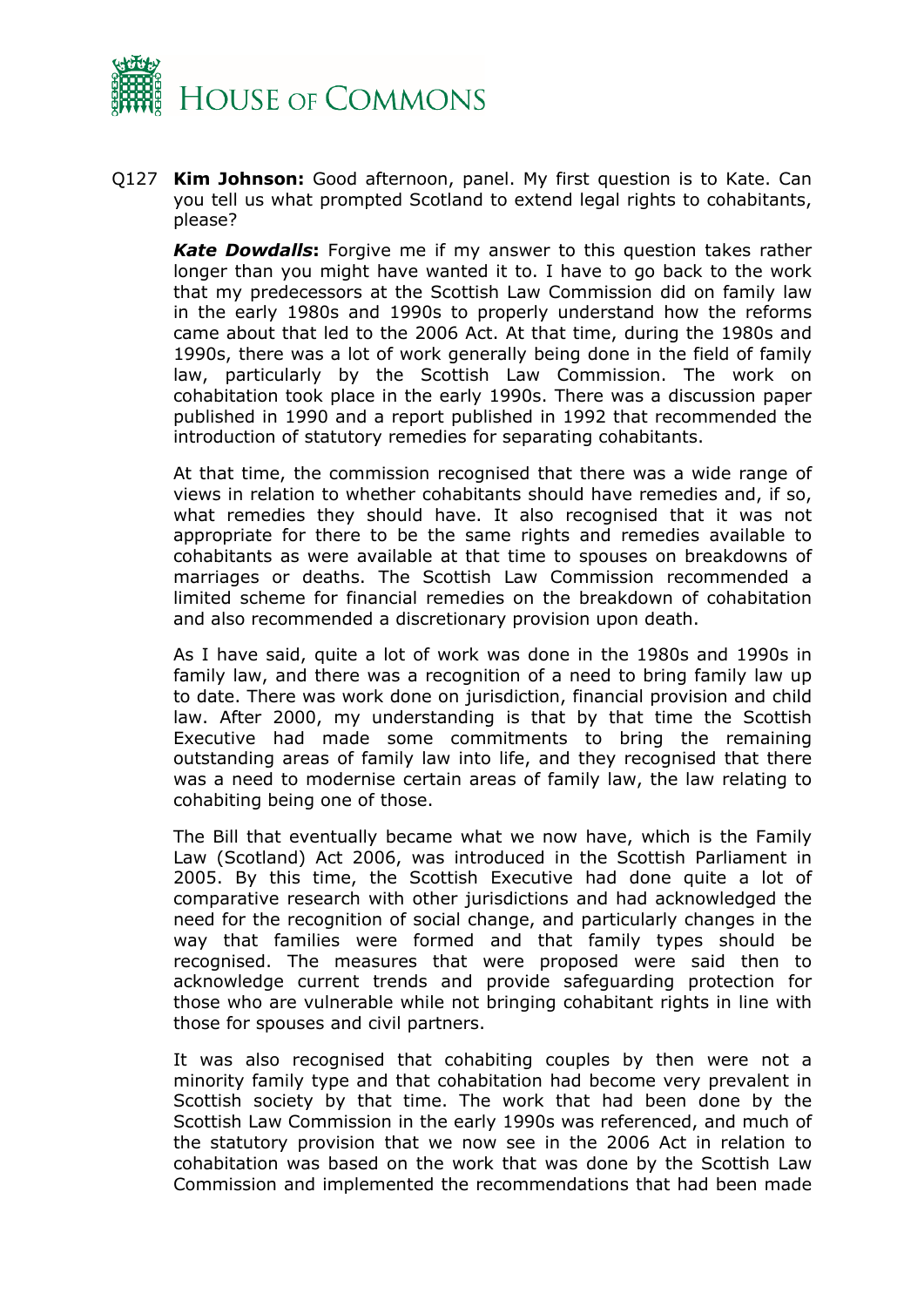

in the 1992 report. It took a lot of time, but there was a process that led to getting to where we are now.

One thing I would say about the 2006 Act is that it does not just deal with cohabitation. There are only five sections in the Act that deal with the law relating to cohabitation, and in particular financial provision for cessation of cohabitation and upon death. The 2006 Act also made other reform. It abolished the last remaining form of irregular marriage, which was marriage by cohabitation with habit and repute. It reduced separation periods for divorce, and it gave unmarried fathers parental rights and responsibilities. We can see from that that there was a recognition that families had changed and the way that people lived in families and particularly children brought up their children had changed, and there was a need to give some, albeit limited, rights for that. I apologise for the length of that answer.

Q128 **Kim Johnson:** Thank you for your very detailed response to my question, Kate. My next question is to Kathryn and Margaret. Ireland and New Zealand have reformed their laws to provide some protections for cohabitating couples, but can you tell us what impact this has had from an equalities perspective? We have heard from previous witness sessions that black women who have been forced into coercive marriages have been treated disproportionately. What impact, if any, have reforms to provide legal protections for cohabiting partners had in improving the situation for these vulnerable groups?

*Dr O'Sullivan***:** In order to answer that question I will go backwards a little bit and start with the impact it has had for vulnerable cohabitants in general. My research would show that there has actually been very little litigation taken under the Act in the 10 years since it has been introduced. It is not even a question in Ireland of looking at one particular group of vulnerable cohabitants and what impact it had on them, but I would question the impact it actually had in general on cohabitants and on the protection that it affords to vulnerable cohabitants. The reason for that is because, as Professor Scherpe mentioned a few minutes ago, the eligibility criteria for accessing any relief in any scheme is central to the success of the scheme in protecting people.

In Ireland, we have a very restrictive approach to who can apply for relief under a scheme. I will just briefly explain what our criteria are. First of all, you have to be a cohabitant—one of two adults in an intimate and committed relationship—and you then have to tick another box, which is that you have to be a qualified cohabitant; that means that you have to be in the relationship for two years with a dependent child in the relationship or five years if there is no child in the relationship. On top of that, you have to show that you are financially dependent on the other cohabitant as a result of the relationship or the breakdown of it. You have a lot of criteria and boxes you have to tick in order to be able to access the scheme in the first place.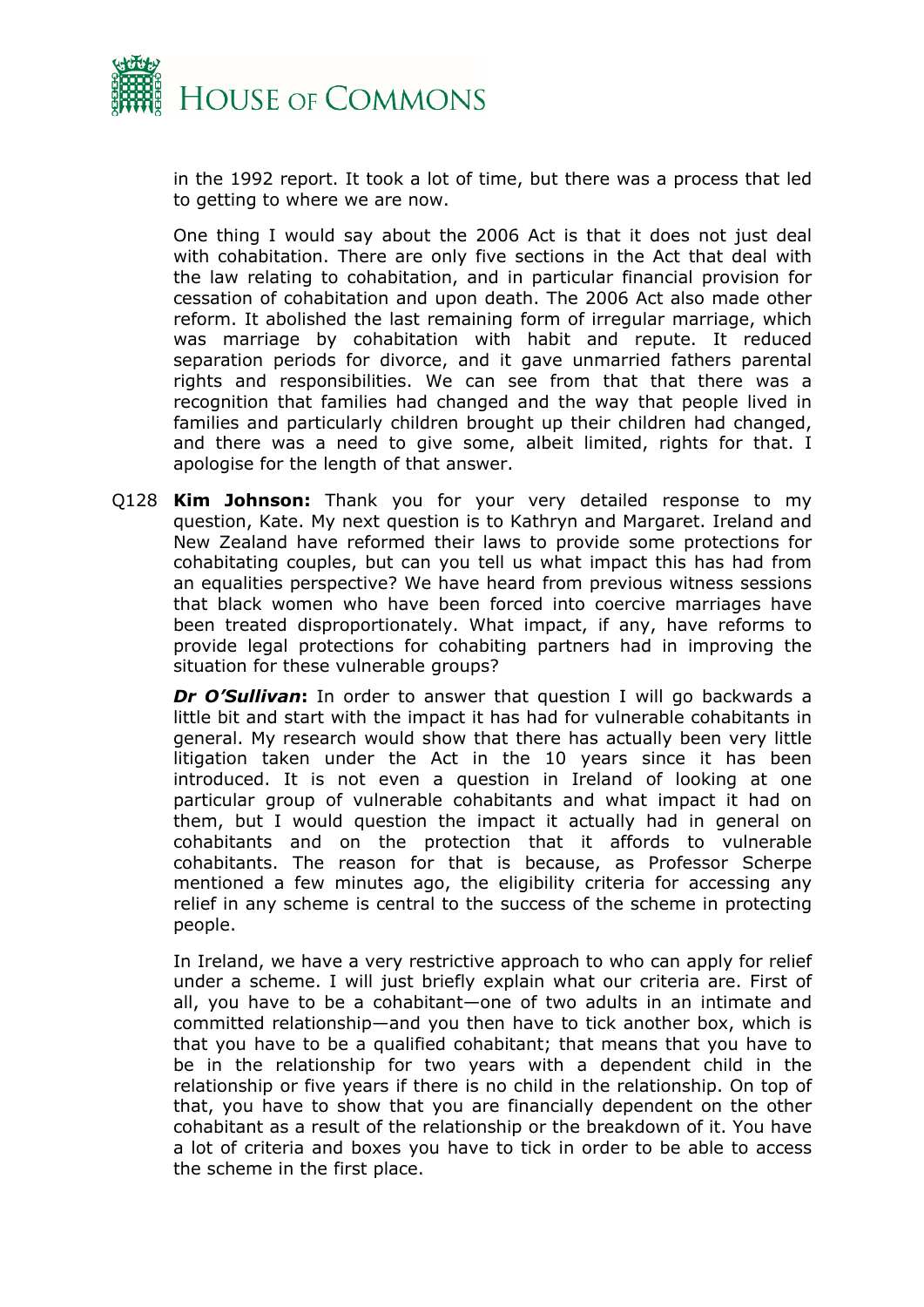

It would seem that, particularly because the financial dependence criterion that is applied, there have not been that many cases taken by vulnerable cohabitants. That means that the actual practical protections provided to a whole swathe of the population who might be vulnerable cohabitants, whether they are from a minority group or otherwise disadvantaged or not, is open to question in an Irish context.

#### Q129 **Kim Johnson:** Margaret, do you have anything further to add?

*Professor Briggs***:** I would just add to what Kathryn has said. In New Zealand, the laws relating to property rights for married couples, civil union partners and cohabitants, who we call de facto partners, are just the same for all of those groups of people. I do not know that any study has been done on whether anybody from a particularly vulnerable group has benefited from these, but, as Kathryn has said, overall benefit has been achieved by bringing unmarried cohabitants into our relationship property laws.

I will just go back a little and explain how our relationship property laws work, because they may be unfamiliar to some people. Unlike the discretionary regime that operates in your jurisdiction, in New Zealand we have a system of deferred equal sharing of relationship property. That applies across the board to married people, civil partners and de facto partners. De facto partners were brought into that law in 2001. In terms of vulnerability, you could say that unmarried people now have a lot more protections because they are caught by these laws. That is a rights and responsibilities thing. They have these extra protections that the law has given them.

Under our system, to be in a qualifying de facto relationship there is a whole list of criteria, which perhaps I can go into a bit later. The partners have to be 18 years old or older and living together as a couple. There is a list of criteria that need to be satisfied, and the relationship generally needs to be three years or longer. Once you satisfy those criteria, you are through the doors, through the portals, into our Act, which is the Property (Relationships) Act. That pretty automatically gives equal sharing of the relationship property to a partner, whether they be married, a civil union partner or a de facto partner. That is not the discretionary regime that people have talked about previously; it is an equal sharing regime.

Yes, vulnerable de facto partners are certainly protected by these laws. That was a lot of the talk in 2001, when de facto partners were brought into these laws: that they were, in a sense, vulnerable because their relationships, in many senses, were no different functionally from those people who were married at that time; civil partnerships came in later. The Government of the day just took the policy decision that, functionally, they were the same, so they should be allowed to enjoy the same protections.

Q130 **Kim Johnson:** Thank you so much, Margaret. My last question is to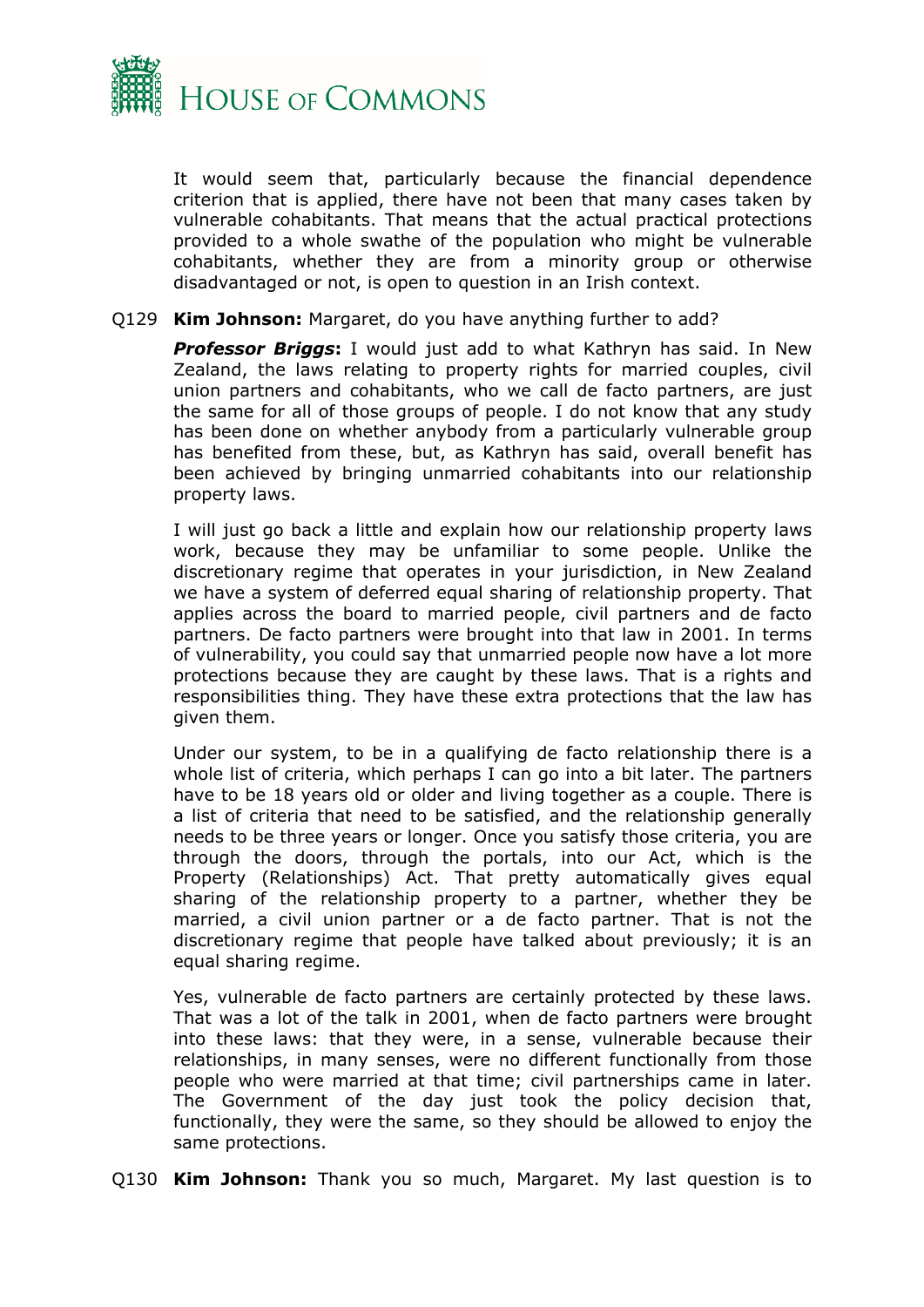

Kathryn, Kate and Margaret. How were the reforms received when introduced and what are the main criticisms of the current law?

*Kate Dowdalls***:** When the law came into force in May 2006, initially the reforms were broadly welcomed, but there was some concern—I know this from my own experience in practice—about imposing responsibilities on people who had not, in effect, signed up for them. That concern still remains, to some extent, but is not so prevalent as it was then. At the time, greater concerns related to the way that the legislation had been framed and a lack of clarity about what it was intended to achieve.

In terms of criticisms, that lack of clarity was the main criticism, with the provisions viewed as somewhat complicated. We might come on to this later, when we talk about the test for financial provision. The complexity and lack of clarity in the legislation leads to difficulties for practitioners in being able to advise their clients and therefore being able to assist them to negotiate a settlement. Anecdotally at least, settlement is negotiated in cases and people take a pragmatic view, but that was certainly a criticism. I would say that was the main criticism.

The other criticisms that are of significance relate to the tight and inflexible time limit for making claims, where a claim by a cohabitant for financial provision on cessation of cohabitation must be made within 12 months of the date of cessation of the cohabitation. Although we are not discussing, and I do not make any claim to be an expert on, the law of succession, the 2006 Act does provide for applications to be made for financial provision upon death by a bereaved cohabitant. That claim has to be made within six months, and that has come in for particular criticism.

The other criticism in terms of claims during life, rather than death claims, is and always has been the limited remedies, in particular the absence of a remedy that would allow a transfer of property to take place. The only remedy that is available is by way of a cash or capital payment or in relation to the delivery of childcare. These are all things that we are currently reviewing, but at the time, in 2006, and since, I do not think there has been any significant change so far as the criticisms are concerned. The criticisms that were in place then are still there now.

*Dr O'Sullivan***:** When the legislation was introduced in Ireland in 2010, it would have been roundly welcomed. There would have been a lot of support for it and there would have been few, if any, dissenting voices at that time in relation to it. Saying that, I am sure some people who were concerned about it just did not voice it because it was so widely welcomed, because, let us say, in the drafting of it there were organisations, such as the Irish Farmers' Association, that had concerns about what impact it might have on landholdings and things like that, but that was as the legislation was being developed. When it was introduced, it was welcomed across the board. Since then, it has fallen off the agenda in terms of looking at how it is actually being applied in practice.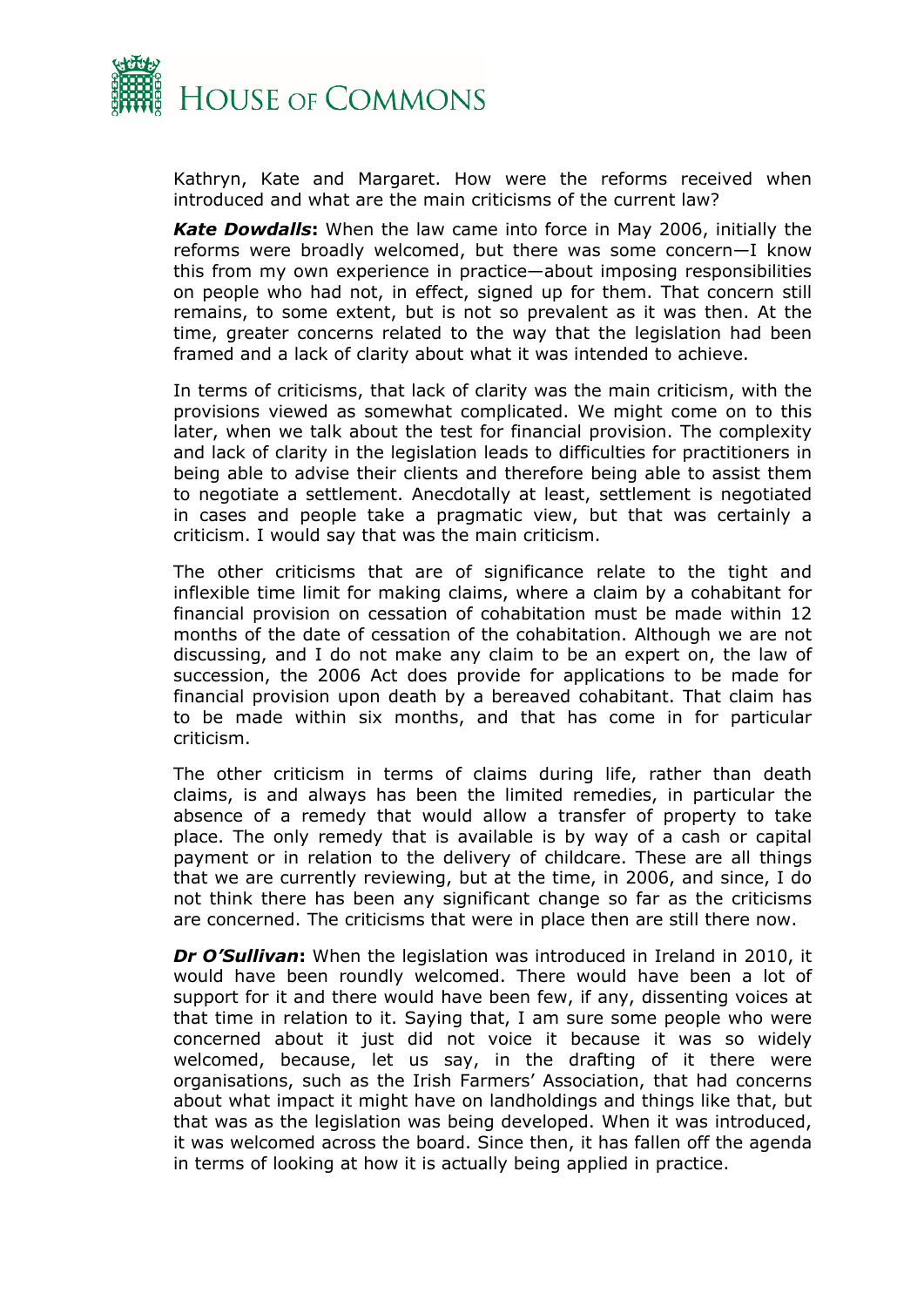

There have been some niche articles and research produced suggesting that certain little technical aspects of it could be tweaked here and there, or the period of time might be considered a bit long—five years if you do not have a dependent child—and things like that. There are some technical aspects that have been criticised, but the bigger issue with it that has not got much attention but would seem to be the biggest problem that is there with it, which I referred to earlier, is the fact that so few people are actually eligible to pursue a claim because of that financial dependence filter.

Like Professor Briggs, I am not a practitioner either. I am just relying on what they have said and have gone on the record as saying, but they have noted that they would regard it as risky to pursue litigation because there is so little case law there to show how the courts would exercise their discretion in making provision for someone who does meet the eligibility criteria. Because there are so few cases that have gone through the courts, that in turn also means that there is very little shadow of the law for couples to negotiate in if they do not want to pursue litigation. You have a snowballing effect.

Neither going to court nor trying to get a settlement is an attractive prospect for people who otherwise do need protection. It has not got that much attention in an Irish context; as I say, the focus in Ireland has gone in different directions and it has fallen off the radar. It would seem that it is something that should be on the radar, because the protection is there on paper but in practice there is definitely a question mark over it.

*Professor Briggs***:** I would echo some of the comments that Kate made. When de factos were brought into the equal sharing laws in 2001, there was some opposition, and that largely came from groups of the public as well as opposition politicians. It was a fairly tight vote in Parliament to get de factos brought in, and it was along party lines.

The main criticisms include one that Kate has already voiced: that freedom of choice should be paramount and that it was not right to force a law that essentially had previously been for married people on to de facto partners who had not chosen to get married. That of course ignores the fact that a lot of people do not choose or otherwise. They just happen to be in that relationship. It really did not deal with that. Some politicians in the Opposition argued that an opt-in scheme for de facto partners would be preferable to the current scheme. The scheme that we operate is a default system that applies to everyone unless they opt out, and not many people opt out. The Parliament of the day decided to go with an opt-out scheme because it thought that an opt-in would not be protecting the vulnerable parties that it was designed to protect in the first place.

There was another general argument that underpinned a lot of the discussion at the time from certain groups, and it was that giving de facto partners equal rights with married partners would undermine marriage in some way and devalue its status. That ignored the fact that, in many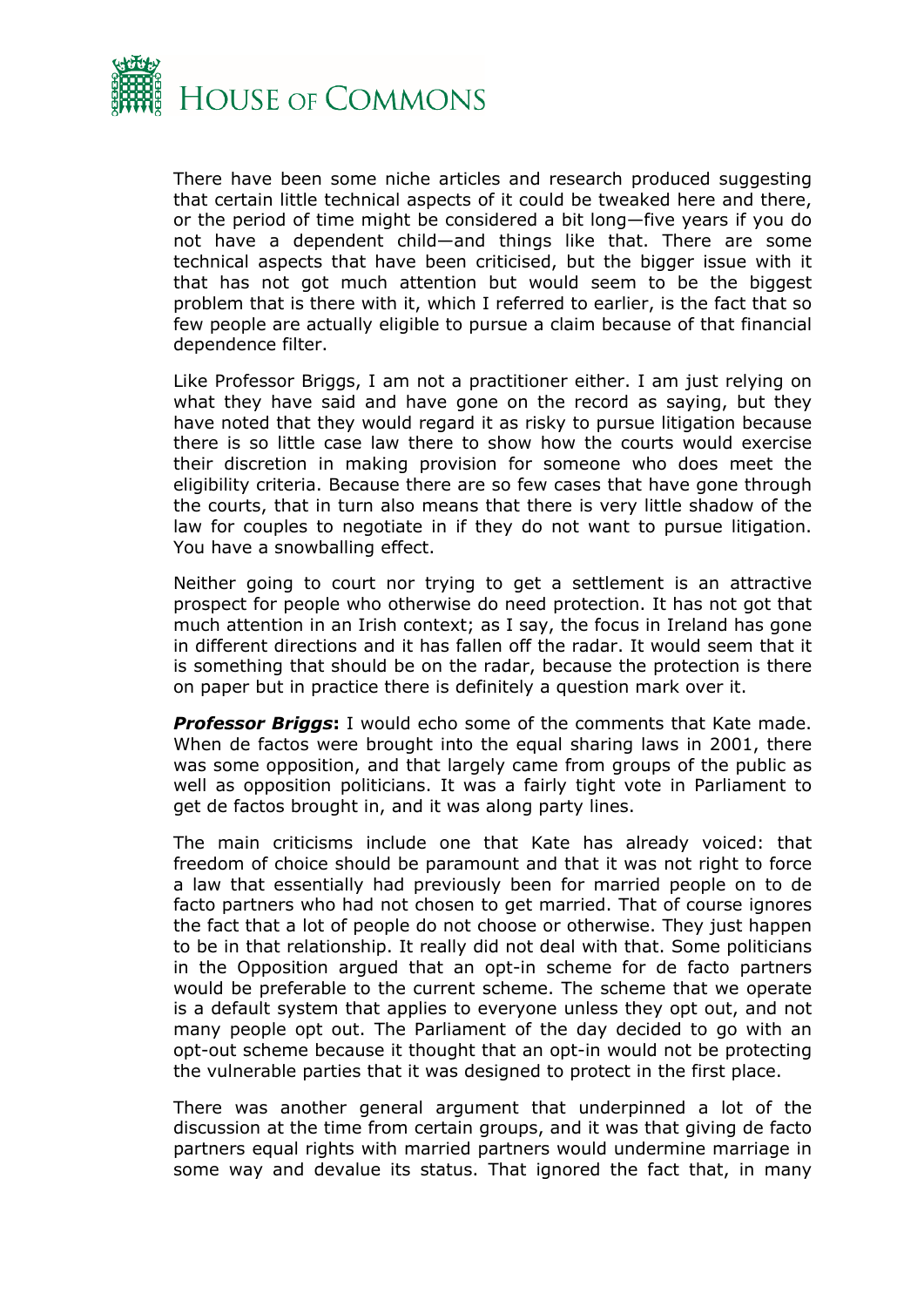

other areas of the law outside of property entitlement, de facto partners were already well recognised in New Zealand law, and they had already pretty much been given equality in many other areas. These 2001 changes that gave de facto partners property rights were really just catching up with a lot of other areas of the law. Those arguments could all be fairly well dealt with.

You asked about criticisms of the laws. Perhaps these are things that can be dealt with in more detail later on. One of them is that, because de facto relationships do not have that absolute clear start date that marriages and civil unions do, there is a lack of clarity about when a de facto relationship begins. That can have a lot of repercussions in cases in which people are arguing about whether they are in a qualifying relationship or the point at which it started. That has repercussions for perhaps what property is caught. They would probably be the main points.

**Kim Johnson:** Thank you, panel, for your very informative responses.

Q131 **Theo Clarke:** I just wanted to pick up on this issue about legal definition and eligibility. Jens, what types of definition of cohabitants are used in other jurisdictions? I am particularly interested to know what conclusions you think can be drawn for England and Wales.

**Professor Scherpe:** We have the usual suspects, as I call them. Depending on whether same-sex relationships are acceptable in the jurisdiction in question, the gender of the person matters. There is age, and then living together in various definitions. The strangest one is "as if they were in a married relationship", when the whole point of them being in a cohabitation relationship is that they are not. There are some variations on living together, but it is worth noting that this is relatively easily proved in many jurisdictions, because there is a legal duty to register at your place of living, which of course we do not have in England and Wales.

We have various forms of minimum durations, internationally speaking, usually starting from about two years, but the trend now seems to be not to give very specific dates, precisely for the reasons already outlined: that then a discussion starts on whether the toothpaste migrated on the Tuesday or the Thursday, if you are close to the borderline. We see more definitions, like "a significant relationship lasting for a relevant period of time", and then in the explanatory notes it is said that this will usually be around two years.

We also see, in jurisdictions where there is a very specific stipulation of time periods, that there are hardship clauses that allow, in borderline cases, to waive the particular requirements. We also see very often a requirement of joint children, which in many jurisdictions automatically negates any need for a time limit, which may or may not be sensible, depending on the circumstances, but it is certainly also a criterion.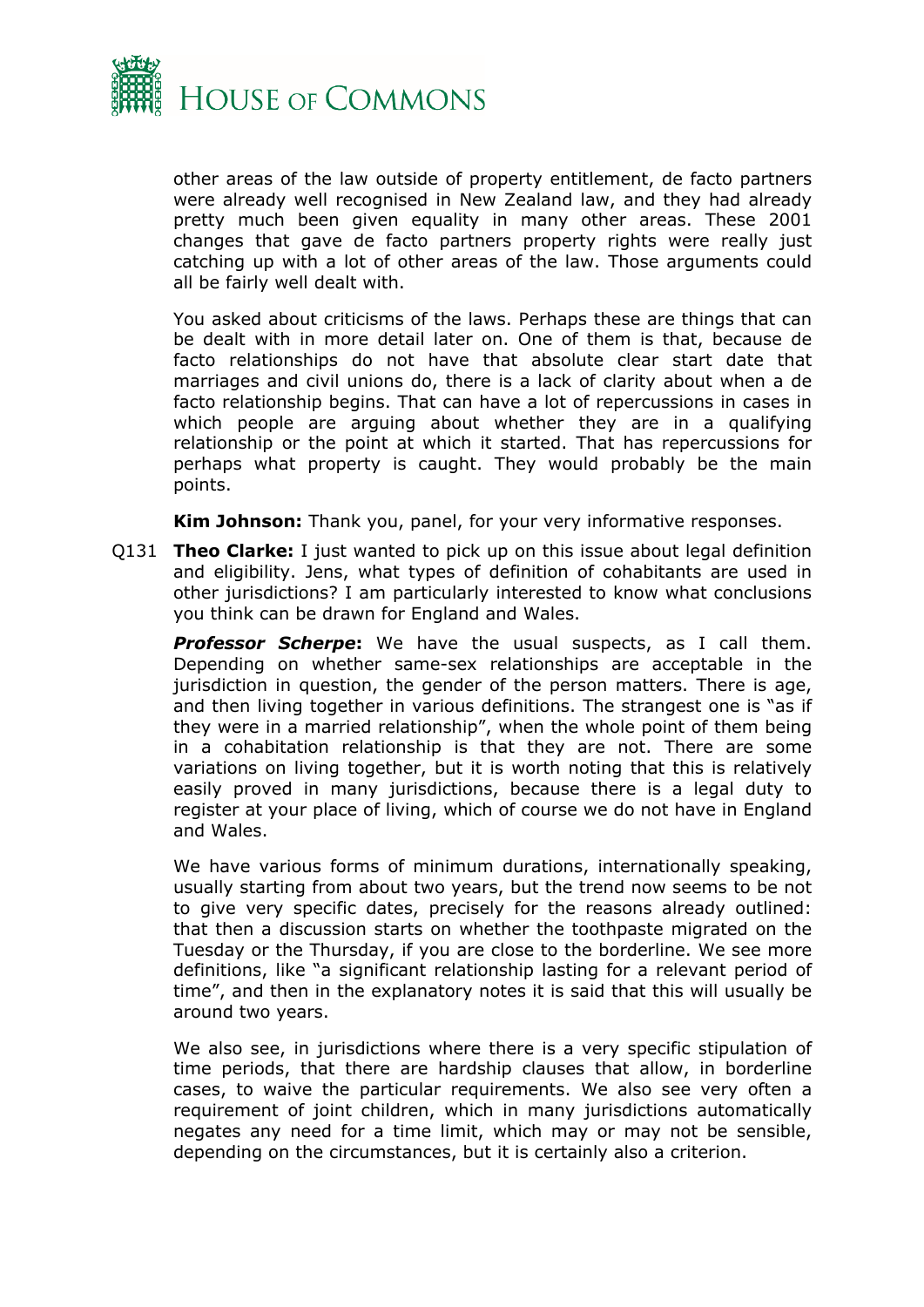

It must be said that the criteria outlined by Kathryn certainly are restrictive by international comparison. Other jurisdictions are much more lenient when it comes to those.

We generally can see that some kind of intimate couple relationship is usually required, but we also often see lists that have a not necessary nor sufficient character. It is just looking at a list of factors that may give an indication on whether this is a qualifying relationship or not.

A final point is whether concurrent relationships are permitted. That is very different depending on the jurisdiction. It is not uncommon for a cohabitation to start while one of the partners is still married. When implementing cohabitation laws, any legal system needs to answer whether these remedies should also apply in this particular situation, because the need to protect the new relationship may of course arise, particularly, for example, if there is a child, which may or may not be the reason for the end of the marriage, and other criteria. Concurrent relationships are also a factor that is very often seen. In some jurisdictions, it is automatically ruled out that there is a recognition of the cohabitation relationship if there is still an existing marriage or indeed another cohabitation relationship that can lay prior claim.

Q132 **Theo Clarke:** Margaret, in your earlier answers you talked a bit about de facto relationships in New Zealand. I am interested to know how the courts have approached that definition. How useful is the checklist of factors?

*Professor Briggs***:** Almost invariably, when courts are trying to determine whether a de facto relationship exists or the term of that relationship, they fairly thoroughly work their way through the checklist of factors that are included in our legislation, but the legislation itself says that none of the factors is absolutely necessary.

If I could just give you an example of some of the factors that the section in the Act sets out, length of the relationship is one of them, as is the extent to which the parties shared a home. It is not crucial in New Zealand for finding a de facto relationship that the parties actually lived together under the one roof. That is possibly something that is a little unusual. It is also about the degree to which they merged their finances and whether there was a sexual relationship.

The court will go through a whole load of factors. As I said, none of them is absolutely crucial. Ultimately, at the end of the day, the court will have to stand back and just make that judgment, based on the facts before them, of whether they think there is a de facto relationship that comes within the criteria—people over 18, living together as a couple, whatever that might mean. Yes, the factors are a useful checklist, but they are not absolutely determinative in and of themselves.

There is a lot of case law in New Zealand, so it is possibly unlike the Irish experience that we have heard about. There is a great deal of case law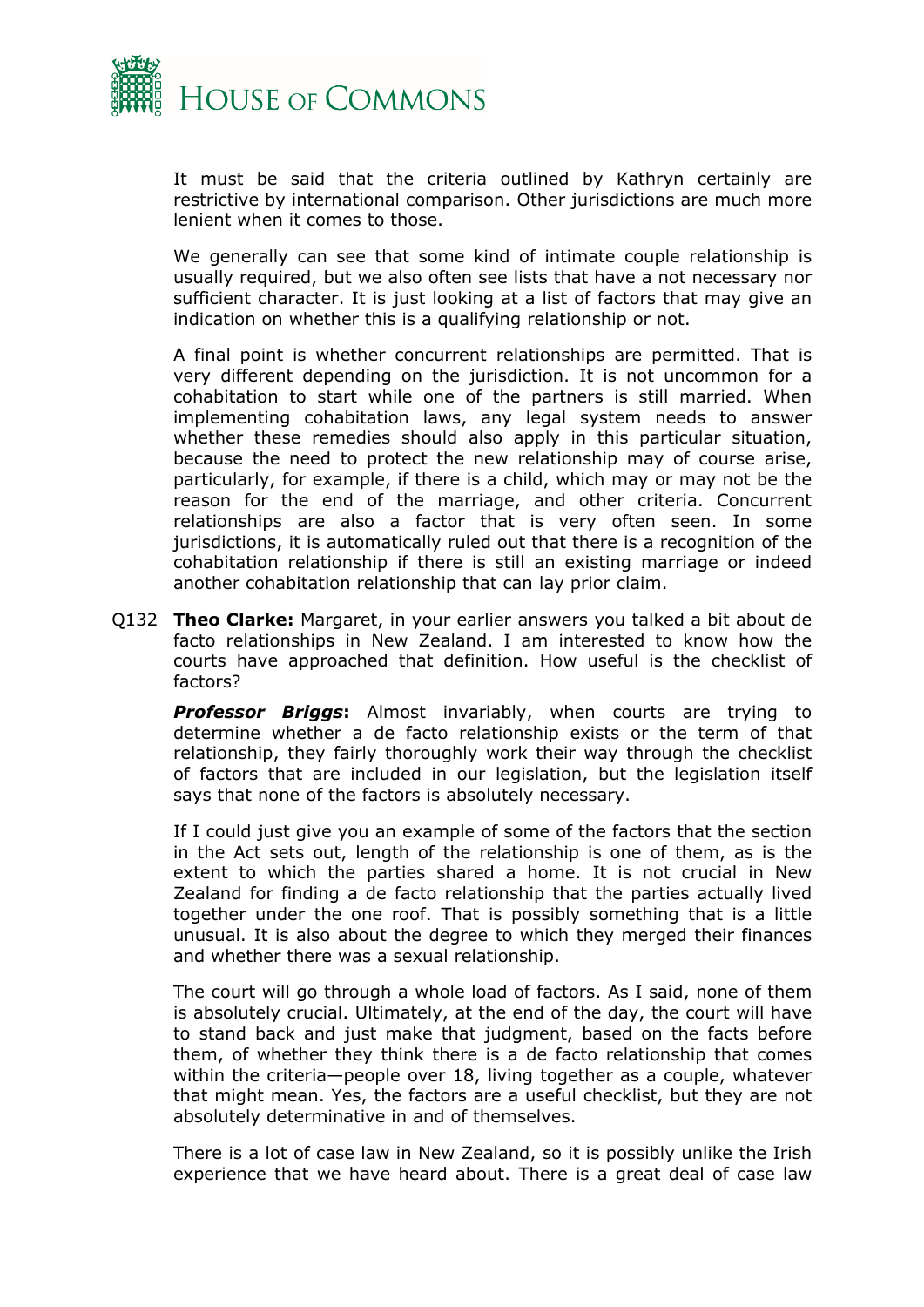

about this, but you have to take it with caution. The precedent value is limited because the cases are also so specific. Everybody's relationship is different; you have to take the precedent value with caution because of that.

Just picking up on what Jens mentioned, we do recognise contemporaneous relationships in New Zealand. There are provisions dealing with that. The Act is premised on the basis of coupledom, but it also recognises that those people may not be monogamous within that relationship. We do not recognise polyamory, although we have just had a Court of Appeal case on that, where the Court of Appeal recognised that within a polyamorous relationship there were in fact three coupledom relationships: A and B, A and C and B and C. We recognise those contemporaneous relationships.

There have not been many cases, and the courts are fairly cautious to recognise the actual existence of contemporaneous relationships, fairly much on the basis that they are not convinced that one person can show the degree or level of commitment to two different relationships that is required to sustain those two different relationships, perhaps in marriage and a de facto relationship, or two de facto relationships at the same time.

Q133 **Theo Clarke:** Jens mentioned this before in one of his answers, but it seems to me that it is quite difficult to determine the start and end point of relationships. Could you tell me what the challenge has been with that specifically in New Zealand?

*Professor Briggs***:** The start date is more contended than the end date in many cases. The difficulty is that, in that checklist of criteria that we use, none of the factors in and of itself is absolutely essential to the finding of a relationship. People will argue different point of view about when their relationship began.

Remember that this is often a retrospective decision that the court has to make many years down the track, after the relationship has begun. You might think that moving in together into one residence is a fairly robust factor towards saying that is when the de facto relationship began, but we have cases where the judges have decided that the people were already in a qualifying de facto relationship before they moved in together.

Generally, we find that the more a person stands to gain or lose by arguing or asserting that a particular date was the start date, the more likely there is going to be a very vehement argument about that. There has been a lot of toing and froing about when a de facto relationship starts.

Q134 **Theo Clarke:** Kathryn, what are the eligibility criteria and how stringently are they enforced? Secondly, do you think that they are proportionate to the remedies available?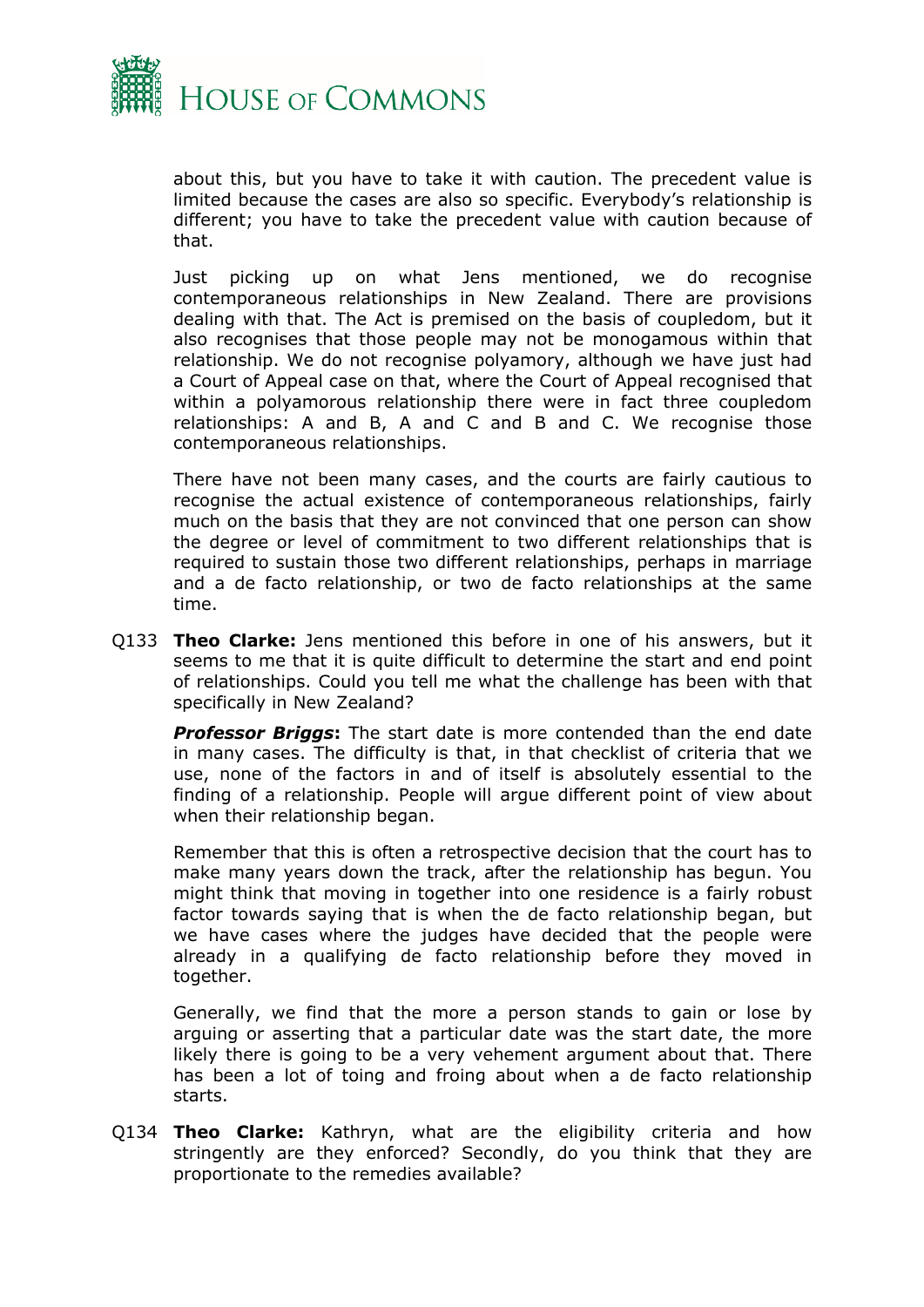

*Dr O'Sullivan***:** In terms of how stringently they are enforced, as Professor Scherpe mentioned, in some jurisdictions you have more scope for the courts to apply their own discretion in saying, if it is five years and you have not met the five-year threshold for being together for that period of time, that four years and 11 months or something will do. We do not have any discretion around the timeframe for being a qualified cohabitant, which would be the main black-and-white criterion that is applied in the context of eligibility.

From that side of things, there is no room for manoeuvre, but then there are other aspects of the definition of both cohabitant and qualified cohabitant that are more amenable to interpretation and where a more flexible approach can be taken. In the context of looking at whether a couple were living together as a couple, the courts have been relatively flexible in relation to that. They say that they do not necessarily have to be living in the same house consistently for them to be considered to be living together as a couple, but the reason that they are living apart cannot be related to the relationship; it must be to do with, say, illness, work or something like that. They have been quite flexible in relation to some aspects of the definition, probably because other aspects, like the time limits, are set in stone. Some areas have room for being flexible or whatever, and then in other areas it is less so or it is non-existent; there is no flexibility.

The second part of your question was about whether they were proportionate. That is hard to say, because in some respects a court could take a very generous approach in terms of the remedy that they provide because they have the discretion to make a range of different orders. The orders that they can make under the Irish scheme are set out with a hierarchy. The first thing they can do is make a compensatory maintenance payment or alternatively make a pension adjustment order, and, as a last resort, they can make a property adjustment order. If they feel that the circumstances merited it, they can do any of those three things.

In some respects, if they can make a property adjustment order—there is no limit on what they can do; they are just looking at a list of factors and all the circumstances of the case—you could say that it is appropriate that there are quite stringent requirements to be met, given that the couple are not married. On the other hand, we cannot really say that a generous approach is being taken either, because we do not have the case law. Equally, it would be unfair to look at the cohabitation context in Ireland without being conscious of what happens in a marital breakdown in Ireland. In a marital breakdown, it is not necessarily that we have a particularly generous approach anyway, because, again, it is based on discretion. We do not have any concept or presumption of 50-50 sharing or anything like that.

The practice on the division of assets, financial provision and things on divorce is not overly generous in an Irish context, and because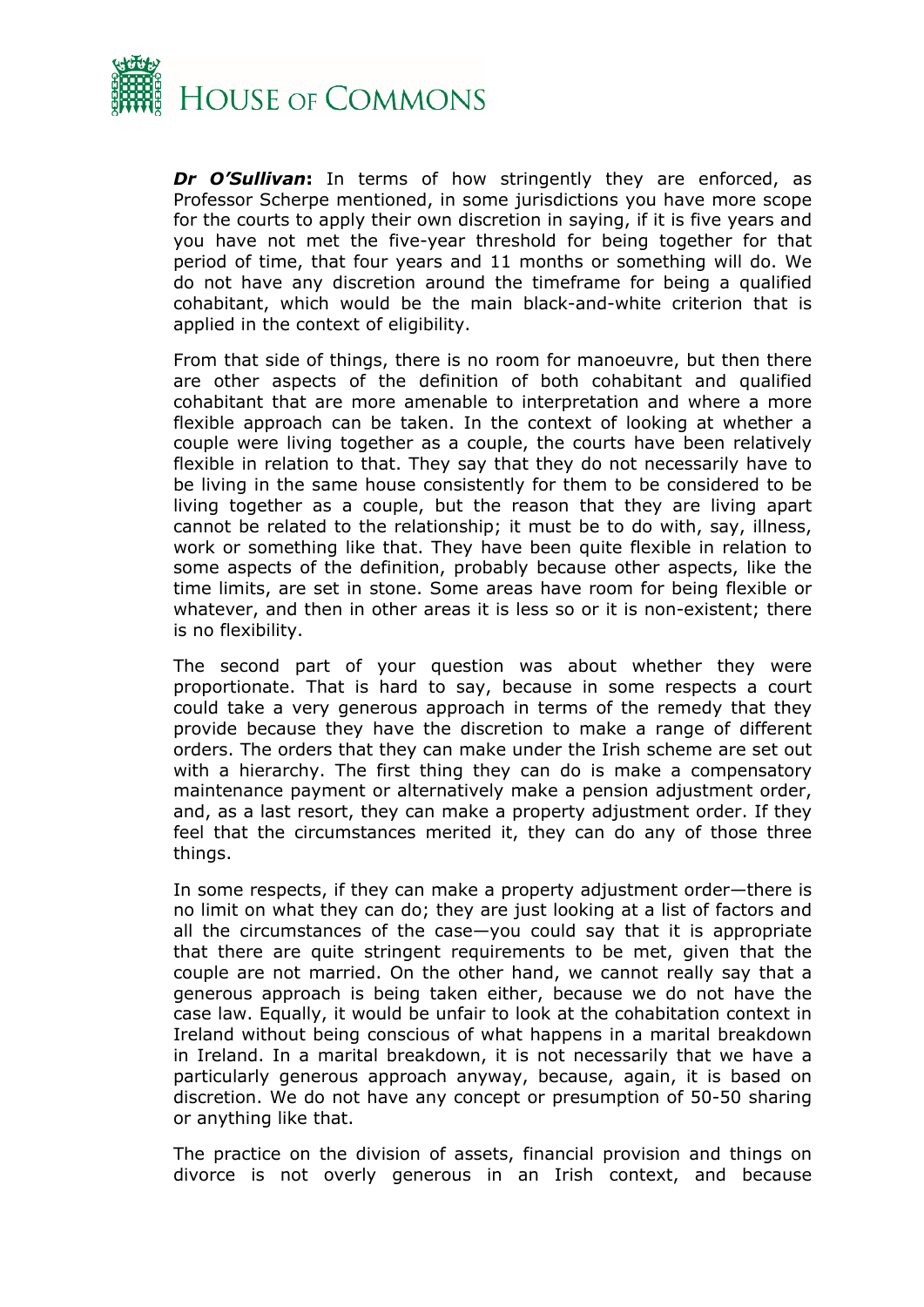

cohabitation is seen as being different to marriage and is not equivalent to it, the provision will probably be less. That is a little bit of a convoluted answer, but it is a little hard to say whether the eligibility criteria is proportionate or not, given that we have so little context for what kind of provision would be made for cohabitants, if that makes sense.

**Professor Briggs:** Perhaps I could add that our Law Commission has recently looked at the Property (Relationships) Act in a whole lot of different ways. In relation to de facto relationships, it is generally happy with the way that things are working. However, it did acknowledge that there was some unclarity around those criteria and that checklist of factors. One of the recommendations that it has is actually borrowed from Scotland, I think; correct me if I am wrong on that. Just to try to make it a bit clearer about whether there is a qualifying de facto relationship, it is recommending that we include in our list of criteria a rebuttable presumption that two people are in a qualifying de facto relationship when they have maintained a common household for at least three years.

I think that may be borrowing from the common household law in Scotland. Is that correct? No. Maybe it is somewhere else. That might actually add to some of the clarity: that people have been living together for three years in that common household. That may get rid of some of the confusion that seems to be out there at the moment in the New Zealand law.

Q135 **Chair:** Kate, what are the advantages and perhaps disadvantages of having different remedies for married and civil partnered couples as opposed to cohabitants?

*Kate Dowdalls***:** That is quite a big question. The obvious advantage of having different remedies and regimes is that that gives proper recognition to the fact that cohabitation is not marriage or civil partnership; it is a different relationship. It also gives proper respect to a couple's autonomy and their right to choose, including to choose not to marry and not to enter into formal relationships, and to make their own arrangements should they wish to do that. It does not impose marriage or civil partnership-like responsibilities on people who have chosen not to marry or to have a civil partnership.

The separate regime that we have for cohabitants does provide some safeguards for people within a regime that is tailored for people in those cohabitating relationships. In summary, the advantage is recognition of a different form of relationship and a preservation of the right to choose that relationship and for that be a meaningful choice.

The disadvantage of having different remedies and rights for cohabitants is, in Scotland at least, a lack of consistency with the regime that is in existence for spouses and civil partners under the Family Law (Scotland) Act 1985, which is widely regarded as working extremely well. There is certainly a body of opinion that cohabitation as a family form carries out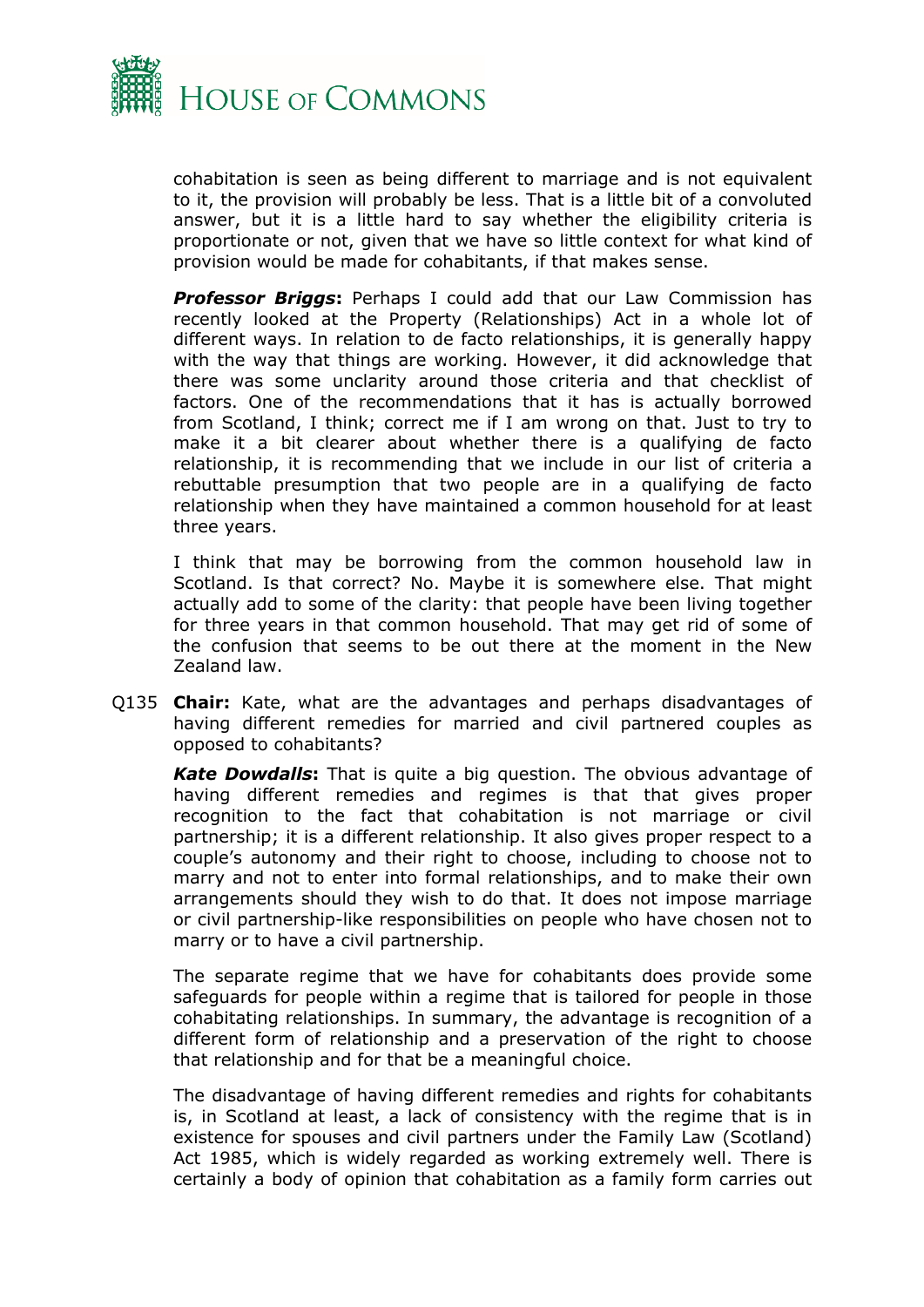

the same function as a marriage or a civil partnership in terms of family life, especially with children. I think it is regarded, in Scotland at least, as as stable a form of relationship as any other. There is a body of opinion that, in those circumstances, the rights and remedies ought to be more closely aligned. That is not an overwhelming body of opinion, but it is a respectable view and a view to which we, in the work that we are doing just now, have had to give respect.

I was interested in hearing what Margaret was saying about the date when relationships begin and end being a difficulty or an issue for the law in New Zealand, and that is something that has been identified as a potential problem in Scotland were we to move to a regime or a system that was more closely aligning the rights and remedies available to cohabitants with those available to spouses and civil partners.

We might struggle to identify when some of the relationships begin and end, and therefore when the pot, if you like, of matrimonial property builds up, because those dates, in terms of the date of commencement of the marriage and the date of cessation or separation for spouses and civil partners, are critical to determining financial provision upon divorce and dissolution in Scotland, in a way that I understand they are not so critical in other jurisdictions. That would certainly be a disadvantage.

I should say that it is of enormous significance in Scotland that contractual arrangements between couples, whether they be spouses, civil partners or cohabitants, are given respect and they are implemented. I understand that is also a difference between the law in Scotland and in other jurisdictions, perhaps particularly England and Wales. A contract will be given effect in Scotland notwithstanding that there is a statutory regime. The 1985 Act for spouses and civil partners provides a very limited exception to that in certain circumstances. It is therefore important that we acknowledge the importance of contractual arrangements and voluntary agreements between couples, particularly cohabitants who, as I have said, have not signed up for the rights and responsibilities that come along with marriage and being civil partners.

Q136 **Kim Johnson:** Panel, we have heard throughout this inquiry about some of the difficulties and the misinformation for cohabitants, but what I would like to find out from you today is what the current law is for cohabitants on death of a partner. I will start with Kathryn.

*Dr O'Sullivan***:** Prior to the introduction of the 2010 Act, there would have been no scope for a cohabitant to seek provision from the estate of a deceased cohabitant. While that legislation had been in place in England and Wales for a long time, even up to that point, we had no scope for that. The 2010 Act was very important, and it is one of the aspects of it that works better in Ireland, for introducing a system whereby a qualified cohabitant could apply for a discretionary provision from the estate of a deceased cohabitant.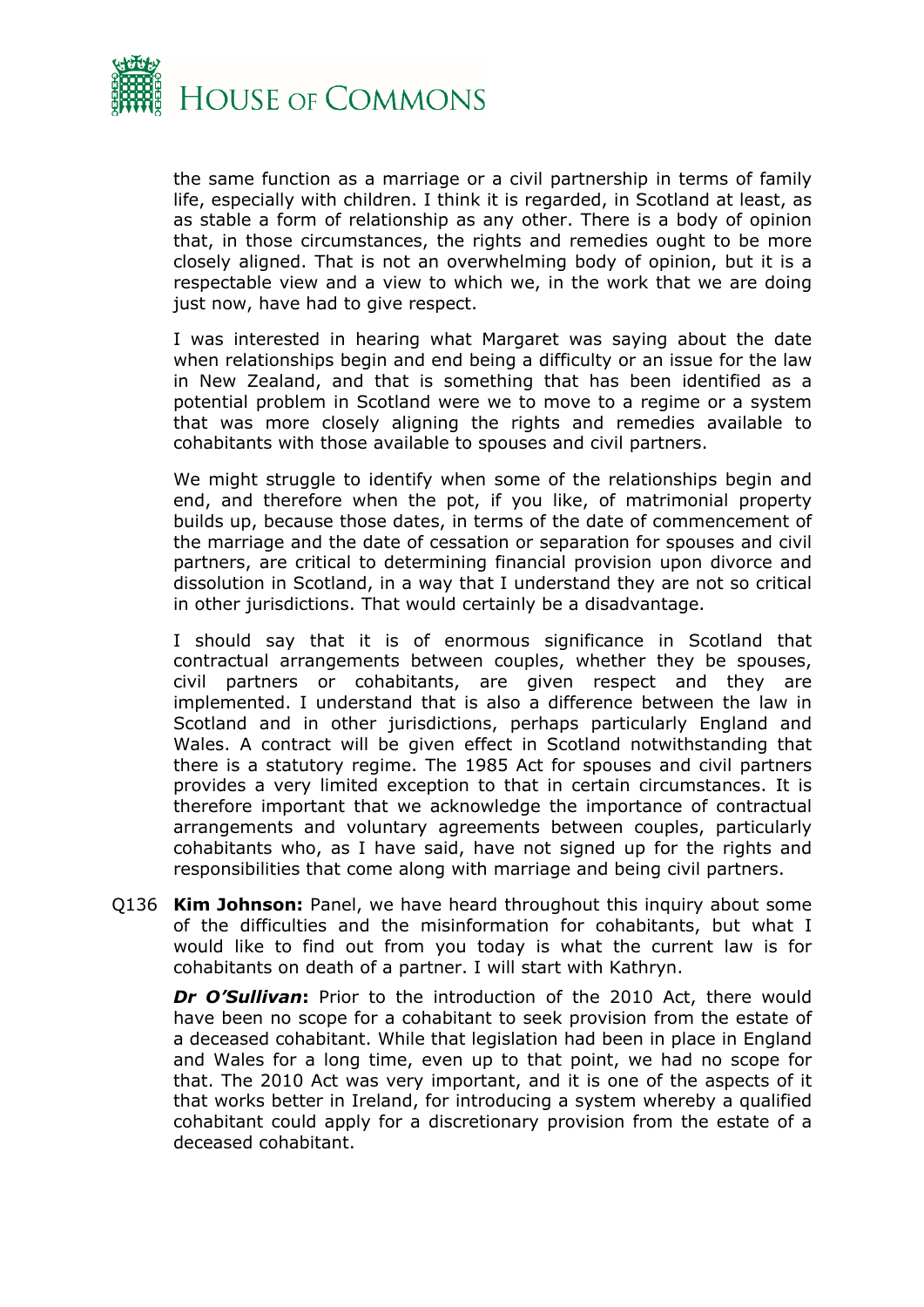

What is really important about this is that, where the relationship continued up to the death of the cohabitant, you do not have to show financial dependence. That criterion, which is so restrictive when a relationship breaks down, does not apply in the context of death. That partly contributes to the fact that a large number of cases that exist under the Act are taken on death, probably because that financial dependence filter is not there.

The only other thing to say about that is that what provision can be made for a cohabitant will depend on whether the deceased was married or not, because we have a very different system of provision on death in Ireland than you do in England and Wales. We do not have any statutory legacy or anything like that applied on intestacy. In Ireland, if a couple are married and do not have any children, the surviving spouse takes the entire estate. If the couple are married and they have children, the surviving spouse takes two-thirds and the children share a third. Those entitlements do not apply to cohabitants. They apply to civil partners in Ireland, same-sex civil partners, but they do not apply to cohabitants.

On intestacy, where there is a will, where a deceased dies in Ireland, they cannot disinherit their spouse because we have a forced heirship scheme, which means that a surviving spouse in Ireland is automatically entitled to a third of the estate where there are children, or half of the estate where there are no children. We have quite robust protections for surviving spouses in Ireland on intestacy, which cohabitants do not benefit from.

When the scheme was introduced to look after or provide some protection for vulnerable cohabitants on death, they said that a provision could be made from the net estate; that is the estate that is left over once any entitlements of the surviving spouse, if there is a surviving spouse, are met. If somebody had not been divorced, maybe because they had not met the time limits for applying for a divorce or maybe they just chose not to get divorced and were in this cohabiting relationship, their surviving spouse will get whatever the proportion or share is that they are entitled to, and any provision for a cohabitant will only come from what is left over. Depending on the context, there may be little or nothing left over, or there could be two-thirds, a third or whatever left over. That is one part of it.

The other aspect is that, even if a married couple had divorced and now one of them is in this cohabiting relationship and that person dies, after a divorce, unless a blocking order is made, a former spouse can still seek provision from their former, now deceased husband or wife's estate. Unless there has been a blocking order made, which would not always be made—it would not be a standard thing for a blocking order to be made they can make an application in the estate of their former spouse's estate.